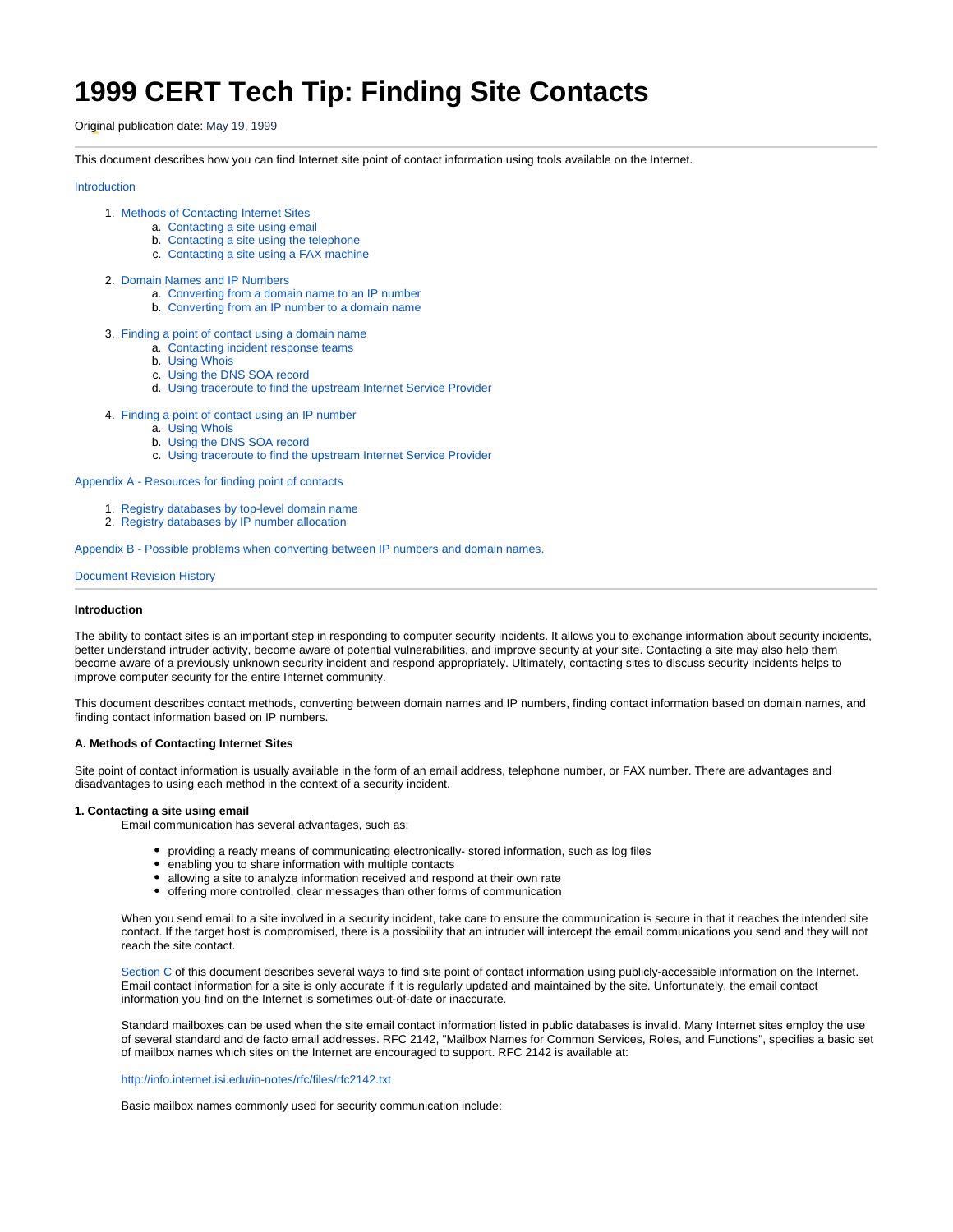- security Security incident reporting mailbox<br>abuse Network abuse reporting mailbox
- Network abuse reporting mailbox
- root The administrative user for a UNIX host<br>postmaster The administrator in charge of e-mail
- The administrator in charge of e-mail

# E-mail is addressed using the mailbox name and the site's domain name, or sometimes the hostname, as follows:

- To: security@domain.name
- To: abuse@domain.name
- To: root@domain.name To: postmaster@domain.name
- 
- To: security@host.domain.name To: abuse@host.domain.name
- To: root@host.domain.name
- To: postmaster@host.domain.name

Because the availability and functional state of standard mailbox names is not a widely reliable means of reaching a site contact, standard mailboxes should only be used as a last resort in the absence of valid publicly available contact information.

# <span id="page-1-0"></span>**2. Contacting a site using the telephone**

Telephone communication has the advantage of being a more immediate form of communication than email and is useful for dialogues. If you need to speak with the administrator of a compromised site, telephone communication is less likely to be intercepted by an intruder. This makes it a good way to initiate contact with a site for highly sensitive or critical issues. You can then establish secure email communication to share information.

Telephone communication has disadvantages, including:

- time zone differences between sites may make telephone contact difficult
- differences in language abilities may exist
- $\bullet$ the call may catch a site off-guard causing the site contact to be defensive or unwilling to talk

Similar to email contact information, site telephone contact information is only accurate if the site maintains and updates it. Unfortunately, publicly-available telephone information is sometimes out-of-date or inaccurate.

## <span id="page-1-1"></span>**3. Contacting a site using a FAX machine**

FAX communication is typically insecure as an initial form of contact because a FAX machine in a typical office is not private and because a FAX may not reach the appropriate site contact. We do not recommend that you use a FAX machine to initially contact a site; use it to contact a site only when the other methods have failed.

Once you have used email or the telephone to initiate contact with a site, you can use a FAX machine to exchange documented information effectively and with a certain degree of security. Using a FAX machine to transmit communication after you make telephone contact is useful when the privacy of email communication is suspect due to a compromised host.

FAX contact information is only accurate if the site keeps it up-to-date. If you can avoid it, don't use a FAX for initial contact; however if could be useful to ask the site contact for his or her FAX number and use it to exchange information during subsequent communication.

# <span id="page-1-2"></span>**B. Domain names and IP numbers**

You can often locate site point of contact information using publicly-available databases maintained by Internet registry organizations.

The key information you need to find contact information for a site are its domain name and/or the IP number of a host on the site's network. In the context of a security incident, the attacked host's log files typically provide an IP number or a domain name in association with logged events.

After you know a domain name or an IP number, you can use the Domain Name System (DNS) to convert from a domain name to an IP number, or from an IP number to a domain name.

It is important to note that the information in the Domain Name System is dynamic. Converting between IP numbers and domain names after an incident has occurred may yield different results than you would obtain before or during the incident. Factors influencing the dynamic nature of the DNS include changes made by an intruder, normal changes made by a network or system administrator, or changes made in response to an incident.

Refer to [Appendix B](#page-7-3) of this document for more information about problems when converting between IP numbers and domain names.

# <span id="page-1-3"></span>**1. Converting from a domain name to an IP number**

Given a domain name or host name you can derive the IP number using a DNS query tool such as 'nslookup', which is a common tool available on many UNIX hosts. Other operating system platforms may have similar tools for querying DNS information. For example, the Windows NT 4.0 operating system includes an 'nslookup' command which can be used from a command prompt window in a fashion similar to UNIX versions of 'nslookup'. In general, DNS query tools are available for most popular operating systems.

Below are examples of converting from domain name to IP number. These examples use nslookup in a UNIX environment.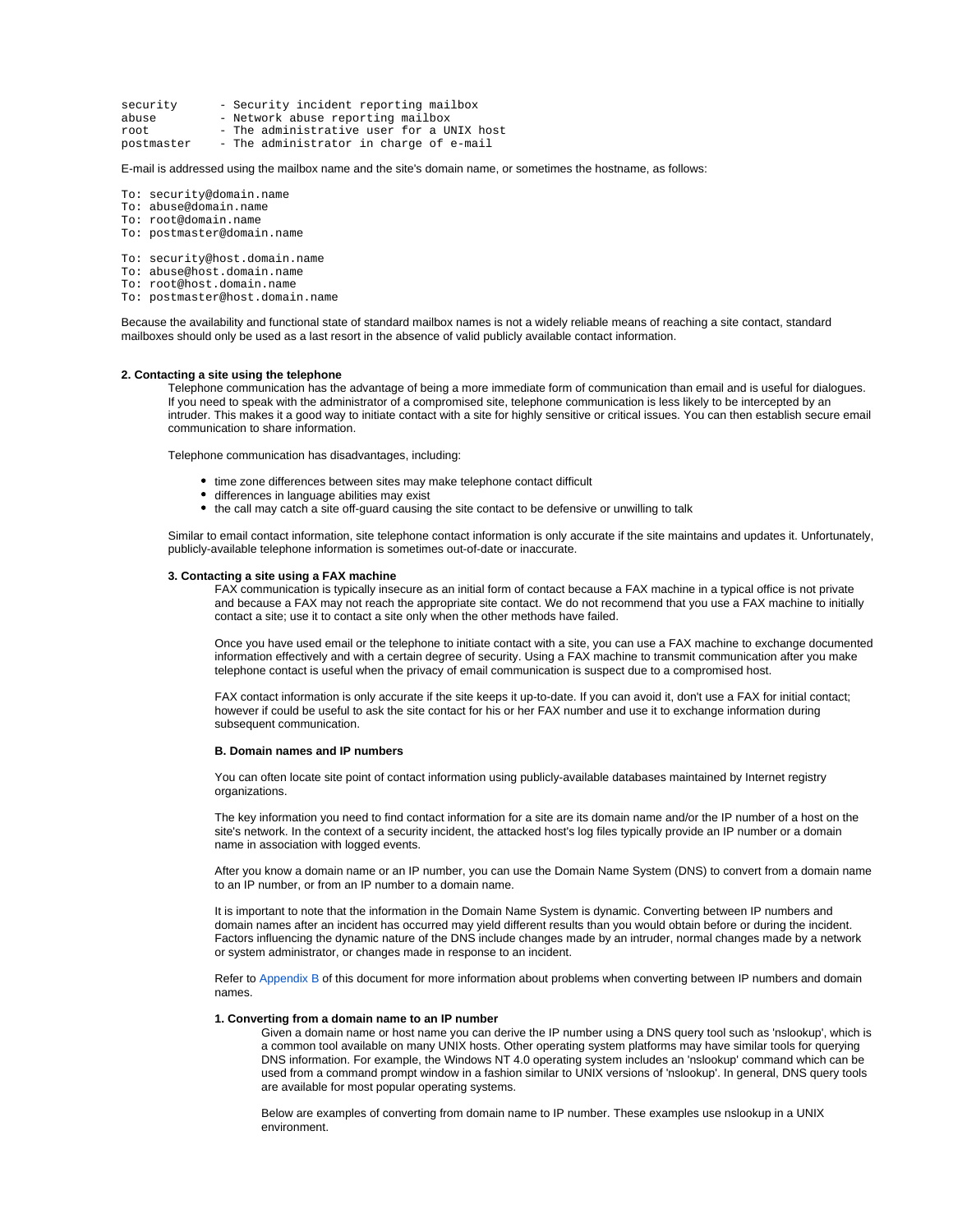Example 1:

Given the domain name "example.com", convert the domain name into an IP number.

\$ nslookup example.com Server: localhost Address: 127.0.0.1

Name: example.com Address: 10.125.214.12

The IP number associated with the name "example.com" in this example is 10.125.214.12.

Example 2:

Given the fully qualified domain name "somehost.example.com", convert the domain name into an IP number.

\$ nslookup somehost.example.com Server: localhost Address: 127.0.0.1 Name: somehost.example.com

Address: 10.125.214.13

The IP number associated with the name "somehost.example.com" in this example is 10.125.214.13.

## <span id="page-2-0"></span>**2. Converting from an IP number to a domain name**

Likewise, given an IP number, the 'nslookup' tool can be used to convert the IP number into a domain name.

Example 1:

Given the IP number "10.125.214.12", convert the IP number into a domain name.

```
$ nslookup 10.125.214.12
Server: localhost
Address: 127.0.0.1
```
Name: example.com Address: 10.125.214.12

The domain name in this example is example.com.

Example 2 :

Given the IP number "10.125.214.13", convert the IP number into a domain name.

```
$ nslookup 10.125.214.13
Server: localhost
Address: 127.0.0.1
```
Name: somehost.example.com Address: 10.125.214.13

The fully qualified domain name in this example is somehost.example.com. For the purposes of finding point of contact information, the fully qualified domain name is shortened to the second-level domain name, which is example.com in this case.

## <span id="page-2-1"></span>**C. Finding a point of contact using a domain name**

Several methods are available on the Internet to locate site contact information based on a domain name. Four common methods are discussed below.

### <span id="page-2-2"></span>**1. Contacting incident response teams**

There are a number of security incident response teams located in different states, regions, and countries which serve defined constituencies. For sites that are within the defined constituency of an incident response team, we recommend that you contact the response team representing that constituency rather than contacting a site directly. The response team can then provide direct assistance where needed.

The Forum of Incident Response and Security Teams (FIRST) is a coalition of incident response teams around the world. Please refer to the FIRST web site for a list of incident response teams, their constituencies, and appropriate contact information.

<http://www.first.org/team-info/>

## <span id="page-2-3"></span>**2. Using Whois**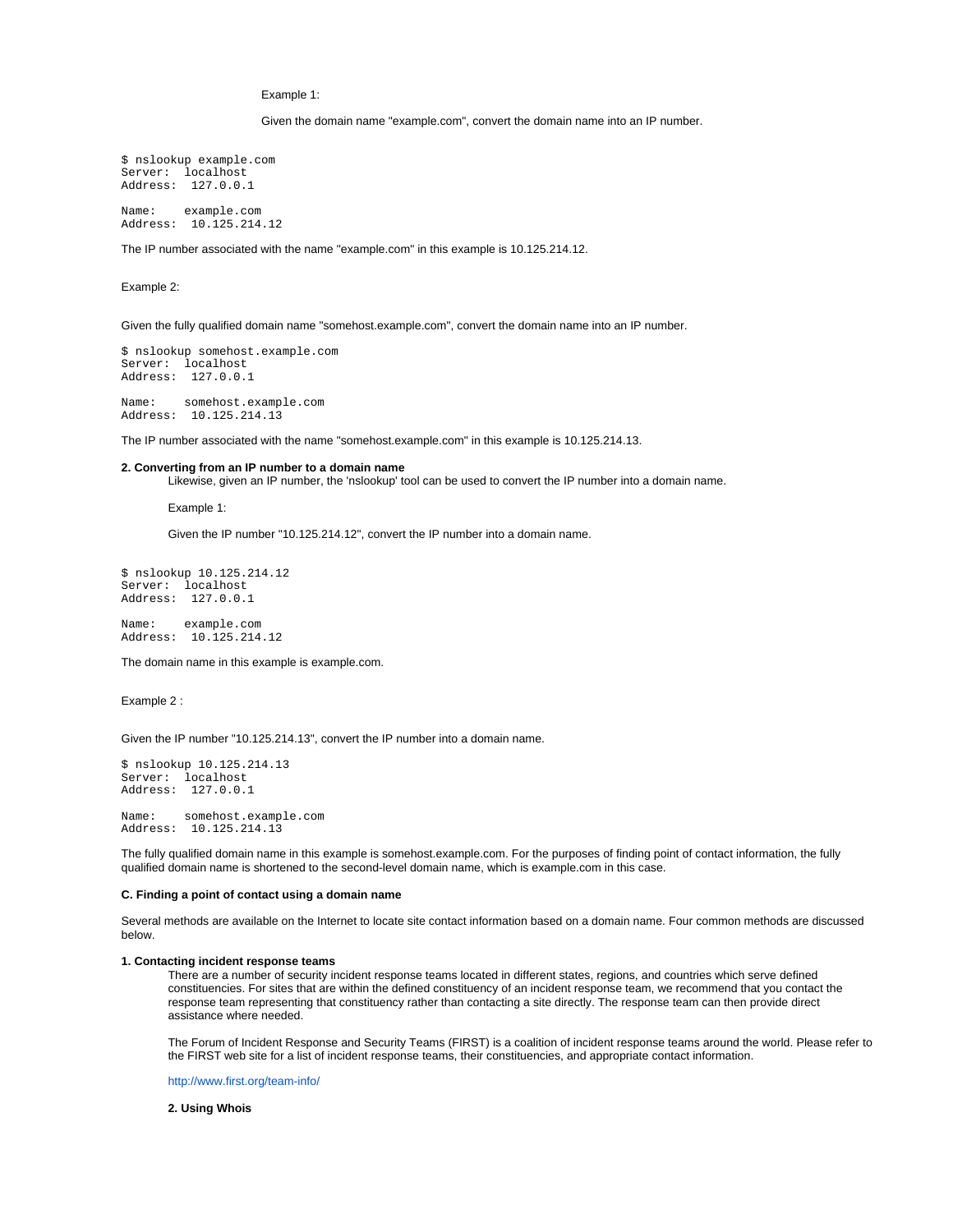Whois is a common directory service provided by registry entities. A registry is an organization which is responsible for the allocation of domain names and/or IP numbers. A registry may also be referred to as a registrar or a network information center (NIC). The Whois databases provided by registries typically contain, among other things, point of contact information for domain names registered with that particular registry.

The CERT/CC maintains a list of pointers to known registry databases for top-level domains, including known Whois server names for use with local whois clients, URL's for web-based query forms, and in some cases, an email address to obtain contact information from the registry. Please see [Appendix A](#page-7-0) of this document for more information.

The general syntax for using a local whois client is :

\$ whois -h whois.server.name domain.name

# Example:

Given the domain name "EXAMPLE.CA", query the Canadian registry Whois database to locate contact information:

\$ whois -h whois.cdnnet.ca example.ca

| Subdomain:     | example.ca                       |
|----------------|----------------------------------|
| Date-Received: | 1998/11/24                       |
| Date-Approved: | 1998/12/01                       |
| Organization:  | Example Construction Inc         |
| Type:          | For-Profit Corporation           |
| Description:   | Construction company             |
| Admin-Name:    | Jane O. Admin                    |
| Admin-Title:   | Owner                            |
| Admin-Postal:  | Example Construction Inc         |
|                | 123 Example Rd Industrial Park   |
|                | P.O.Box 9876                     |
|                | Exampleplace NB                  |
|                | E2L3V9                           |
| Admin-Phone:   | $+1$ 555-123-1234                |
| $Admin-Fax$ :  | $+1$ 555-123-9876                |
| Admin-Mailbox: | jane@example.ca                  |
| Tech-Name:     | ExampleISP Domain Name Registrar |
| Tech-Title:    | ExampleISP Domain Name Registrar |
| Tech-Postal:   | ExampleISP Inc                   |
|                | One ExampleISP Parkway           |
|                | Exampleplace, N.B.               |
|                | E2L3V9                           |
| Tech-Phone:    | $+1$ (555) 987-6543              |
| $Tech-Fax$ :   | $+1$ (555) 987-1234              |
| Tech-Mailbox:  | hostmaster@exampleisp.ca         |
| NS1-Hostname:  | nsl.exampleisp.ca                |
| NS2-Hostname:  | ns2.exampleisp.ca                |

Using this information, you can contact the site via email or telephone.

Contact information for many top-level domains can be located at a single registry Whois database serving the top-level domain. The top-level domains .COM, .ORG, and .NET are notable exceptions that are served by multiple registrars and a single shared registry. Domain names in . COM, .ORG, and .NET can be registered with any one of a number of registrars. It is up to each registrar to provide contact information for the domains served by the particular registrar.

In order to obtain contact information for a domain name in .COM, .ORG, or .NET, you must first determine the proper registrar to query for information. Whois can be used to query the shared registry Whois database to determine the proper registrar.

# Example:

Given the domain name "EXAMPLE.COM", query the shared registry Whois database to determine the proper registrar.

\$ whois -h whois.internic.net example.com

Whois Server Version 1.1

 Domain Name: EXAMPLE.COM Registrar: NETWORK SOLUTIONS, INC. Whois Server: whois.networksolutions.com Referral URL: www.networksolutions.com Name Server: NS1.EXAMPLE.COM (10.128.9.32 ) Name Server: NS2.EXAMPLE.COM (10.128.9.128 ) Updated Date: 14-jun-1999

Using this information, we can determine that the proper registrar Whois database to query for "EXAMPLE.COM" is whois.networksolutions.com.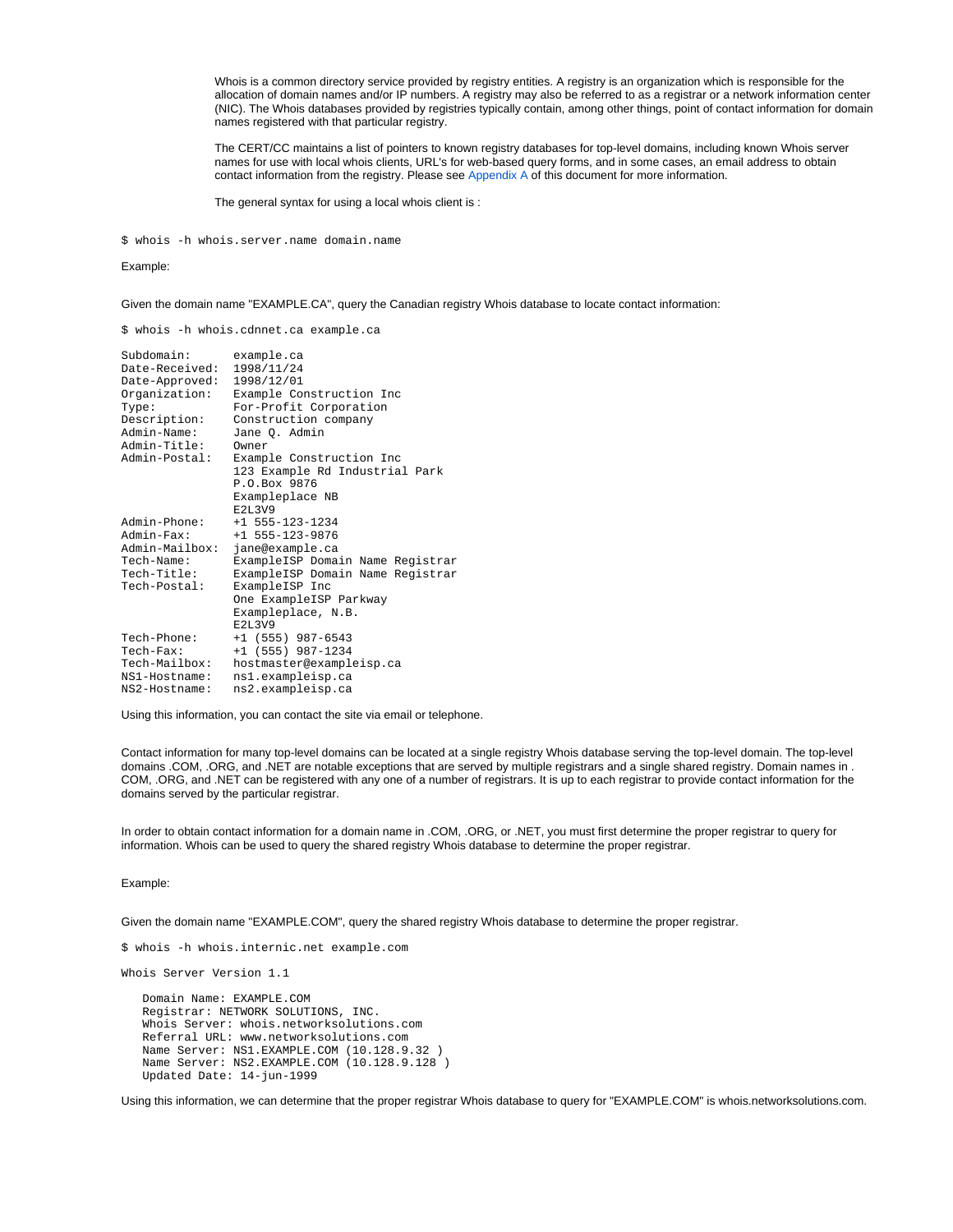\$ whois -h whois.networksolutions.com example.com

```
Registrant:
Example Internet Site, Inc. (EXAMPLE2-DOM)
    1234 Noname Blvd., Suite 987
    Exampleburgh, PA 10000-1111
    Domain Name: EXAMPLE.COM
    Administrative Contact, Technical Contact, Zone Contact:
       Example.com NOC noc@example.com
       (311) 555-1111
    Record last updated on 03-Nov-98.
    Record created on 31-Aug-95.
    Database last updated on 9-Nov-98 04:37:06 EST.
    Domain servers in listed order:
   NS1.EXAMPLE.COM 10.128.9.32<br>NS2.EXAMPLE.COM 10.128.9.128
    NS2.EXAMPLE.COM 10.128.9.128
```
Using this information, you can contact the site via email or telephone.

# <span id="page-4-0"></span>**3. Using the DNS SOA record**

Each domain name in the Domain Name System has a resource record called the Start of Authority Record, or SOA. The SOA record includes a field for the email address of the point of contact for the domain name. The DNS tool 'nslookup' can be used in interactive mode to query the DNS for SOA records.

Example:

```
$ nslookup
Default Server: localhost
Address: 127.0.0.1
```

```
> set query=soa
> example.com
Server: localhost
Address: 127.0.0.1
```

```
example.com
         origin = NS1.EXAMPLE.COM
         mail addr = noc.example.com
         serial = 950301
         refresh = 43200 (12H)
 retry = 3600 (1H)
 expire = 1209600 (2W)
        minimum ttl = 86400 (1D)example.com nameserver = NS1.EXAMPLE.COM<br>example.com nameserver = NS2.EXAMPLE.COM
                 example.com nameserver = NS2.EXAMPLE.COM
NS1.EXAMPLE.COM internet address = 10.128.9.32
NS2.EXAMPLE.COM internet address = 10.128.9.128
```
The email address specified in the example SOA record is notated using the format "mailbox.domain.name". So, the point of contact for the domain name EXAMPLE.COM, according to the SOA record in the example, is noc@example.com.

# <span id="page-4-1"></span>**4. Using traceroute to find the upstream Internet service Provider**

In the absence of secure contact information for a site, sometimes you can contact the site's upstream Internet service provider, which may be able to provide assistance with security incidents involving their downstream sites.

Tools such as 'traceroute' can be used to identify the network path to a site, from which the site's upstream Internet service provider can be identified. The 'traceroute' tool is available on many UNIX platforms. Variations of 'traceroute' are generally available on other operating systems, such as most Windows 95/98/NT systems which include a command prompt tool called 'tracert' which is similar in function to 'traceroute'. Because 'traceroute' can trigger other sites's intrusion detection systems, we recommend you only use 'traceroute' if you have no other method of obtaining secure contact information for a site.

The following is an example of how to use the UNIX 'traceroute' to identify a site's upstream Internet service provider. The domain names and IP numbers used are non-functional examples.

Example:

Assume we have a hostname of host3.example-site.edu and wish to identify the upstream provider for this site.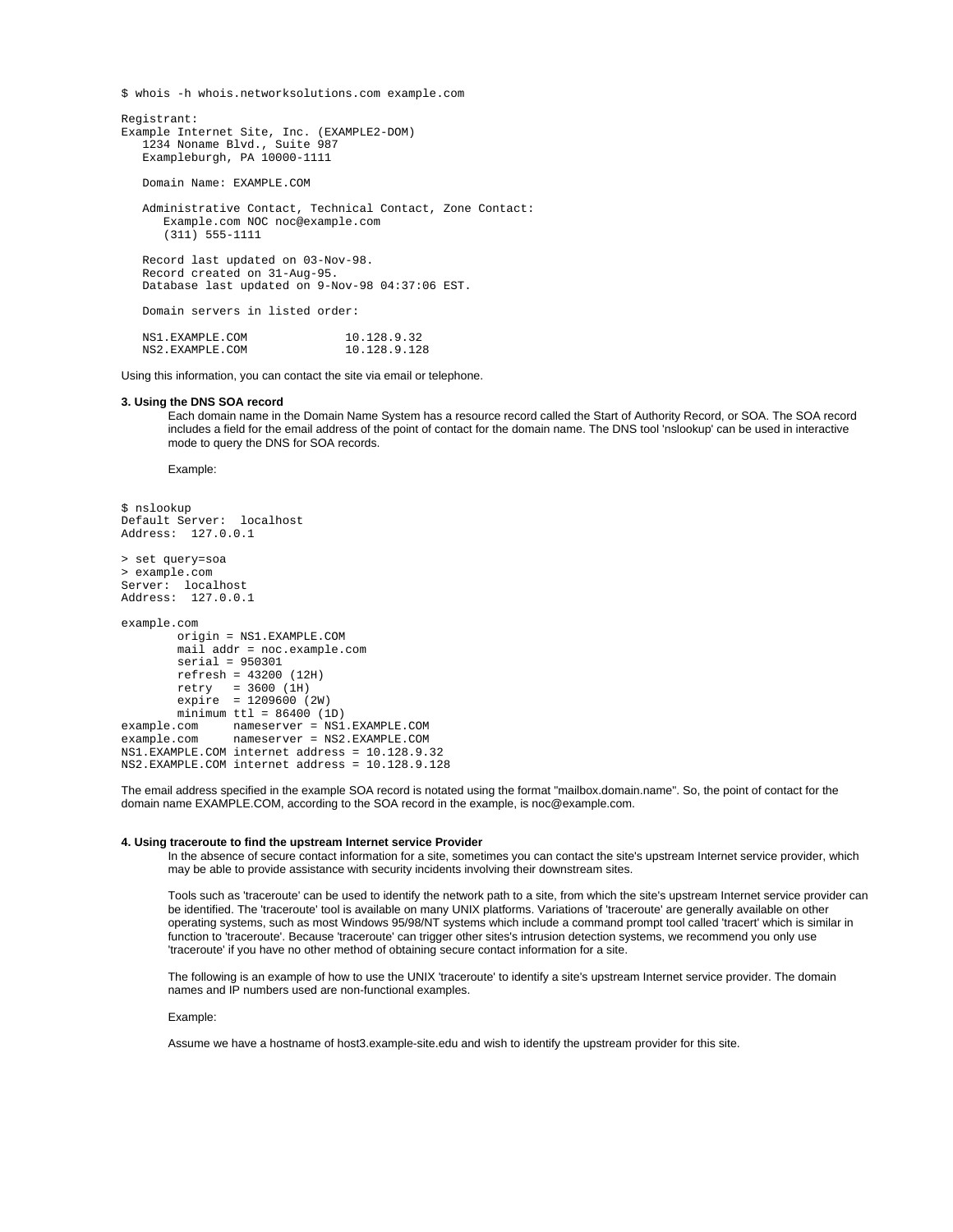```
$ traceroute host3.example-site.edu
```

```
traceroute to host3.example-site.edu (10.72.0.176), 30 hops max
1 hop1.reporting-site.com (10.112.1.2) 2 ms 2 ms 1 ms
2 hop2.transit-network.net (10.288.114.254) 2 ms 2 ms 2 ms
3 hop3.transit-network.net (10.224.137.21) 3 ms 3 ms 5 ms
4 hop4.transit-network.net (10.224.46.74) 4 ms 2 ms 3 ms
5 hop5.transit-network.net (10.224.46.93) 18 ms 20 ms 21 ms
6 hop6.transit-network.net (10.224.46.5) 26 ms 21 ms 27 ms
7 hop7.example-upstream.net (10.224.32.30) 19 ms 16 ms 16 ms
8 hop8.example-upstream.net (10.4.1.122) 25 ms 24 ms 24 ms
9 hop9.example-upstream.net (10.4.1.202) 24 ms 25 ms 26 ms
10 hop10.example-site.edu (10.192.33.3) 24 ms 26 ms 26 ms
11 hop11.example-site.edu (10.72.0.11) 27 ms 25 ms 27 ms
12 host3.example-site.edu (10.72.0.176) 26 ms 27 ms 26 ms
```
The last host in the traceroute appearing before any host in the EXAMPLE-SITE.EDU domain is in the EXAMPLE-UPSTREAM.NET domain. Locating site contact information for EXAMPLE-UPSTREAM.NET would involve a query to the appropriate Whois database, as discussed in section [C.2.](#page-2-3) For example:

\$ whois -h whois.internic.net example-upstream.net

```
Whois Server Version 1.1
```

```
 Domain Name: EXAMPLE-UPSTREAM.NET
 Registrar: NETWORK SOLUTIONS, INC.
 Whois Server: whois.networksolutions.com
 Referral URL: www.networksolutions.com
 Name Server: NS1.EXAMPLE-UPSTREAM.NET (10.4.100.12 )
 Name Server: NS2.EXAMPLE-UPSTREAM.NET (10.5.154.9 )
 Updated Date: 13-oct-1998
```
\$ whois -h whois.networksolutions.com example-upstream.net

Example Internet, Inc. (EXAMPLE-UPSTREAM-DOM) 4422 Boogy Boogy Ave. Exampleburgh, PA 15555

Domain Name: EXAMPLE-UPSTREAM.NET

 Administrative Contact, Technical Contact, Zone Contact: Network Operations Center, Example Internet (EXI) noc@example-upstream.net (311) 555-1111

 Record last updated on 13-Oct-98. Record created on 02-Dec-95. Database last updated on 13-Oct-98 03:50:14 EDT.

Domain servers in listed order:

NS1.EXAMPLE-UPSTREAM.NET 10.4.100.12<br>NS2 EXAMPLE-UPSTREAM NET 10.5.154.9 NS2.EXAMPLE-UPSTREAM.NET

# <span id="page-5-0"></span>**D. Finding a point of contact using an IP number**

Several methods are available on the Internet to locate site contact information based on an IP number. Three common method are discussed below.

## <span id="page-5-1"></span>**1. Using Whois**

Like domain names, Whois directory service databases are also used by IP number registries to provide, among other things, point of contact information for IP numbers allocated by the particular registry.

The CERT/CC maintains a list of pointers to known registry databases for IP number registries, including known Whois server names and URL's for web-based query forms. Please see [Appendix A](#page-7-0) of this document for more information.

This document covers the use of a local whois client to perform registry database queries against Whois servers.

The general syntax for using a whois client is:

\$ whois -h whois.server.name X.X.X.X

where X.X.X.X is the IP number being queried.

#### Example:

Given the IP number 10.128.9.32, query the ARIN Whois database for contact information.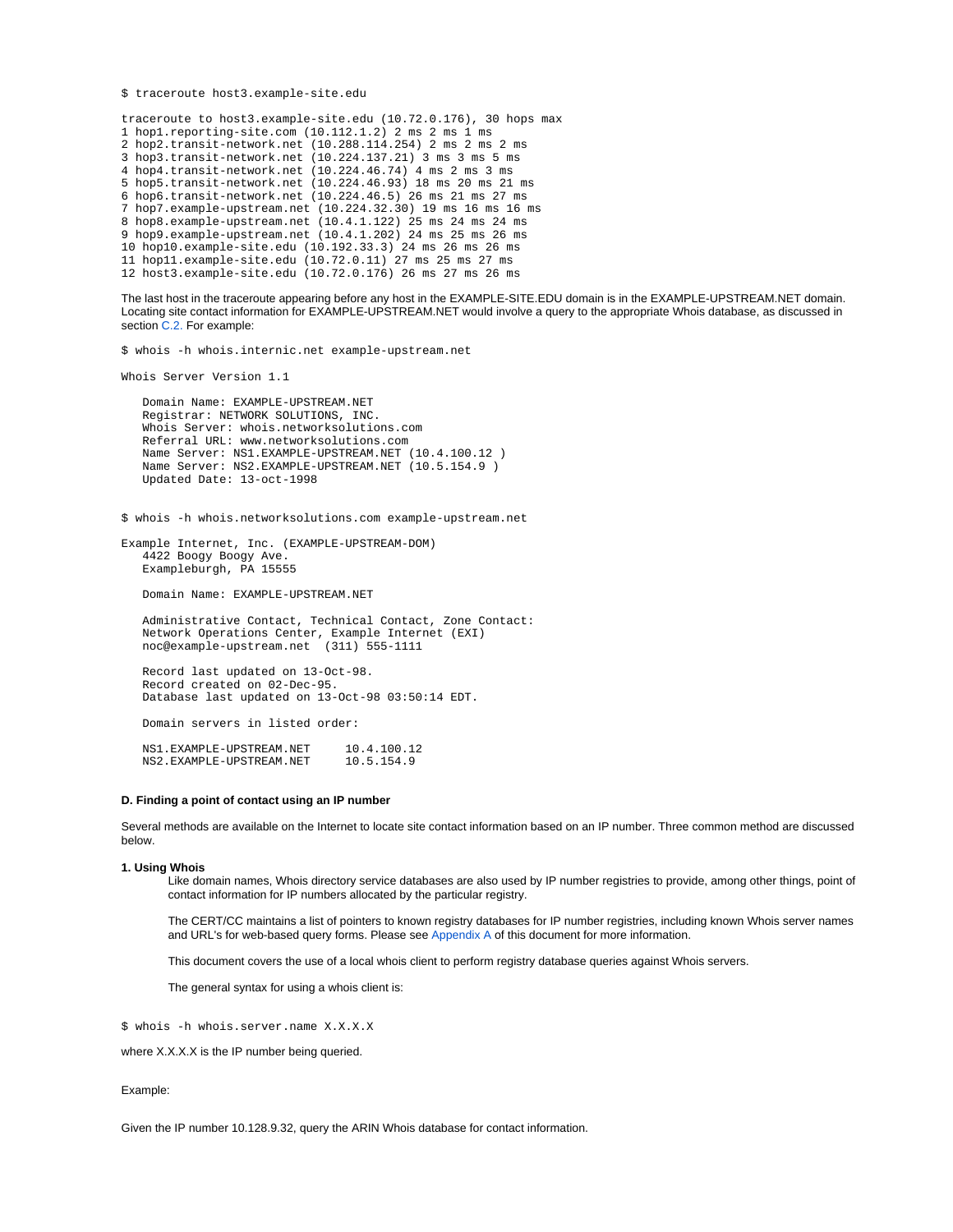\$ whois -h whois.arin.net 10.128.9.32 Example Internet Site, Inc. (NET-EXAMPLE-NET) 1234 Noname Blvd., Suite 987 Exampleburgh, PA 10000-1111 Netname: EXAMPLE-NET Netnumber: 10.128.9.0 Coordinator: Example.com (EXNOC) noc@example.com (311) 555-1111 Domain System inverse mapping provided by: NS1.EXAMPLE.COM 10.128.9.32<br>NS2.EXAMPLE.COM 10.128.9.128 NS2.EXAMPLE.COM 10.128.9.128 Record last updated on 26-Oct-94. Database last updated on 13-May-98 16:09:10 EDT.

Using this information, you can contact the site via email or telephone.

# <span id="page-6-0"></span>**2. Using the DNS SOA record**

IP numbers are usually mapped to domain names in the DNS using resource records known as PTR records. IP number mappings are located in the IN-ADDR.ARPA domain, and are listed with the IP number represented in reverse order. Each PTR record in the DNS is tied to a Start of Authority, or SOA, record which includes a field for the email address of the point of contact for the IP number. The DNS tool 'nslookup' can be used in interactive mode to query the DNS for SOA records.

#### Example:

Given an IP number of 10.128.9.32, query the DNS to find the email point of contact for the IP number.

```
$ nslookup
Default Server: localhost
Address: 127.0.0.1
> set query=soa
> 32.9.128.10.in-addr.arpa
Server: localhost
Address: 127.0.0.1
9.128.10.in-addr.arpa
origin = example.com
mail addr = noc.example.com
serial = 97112514
refresh = 3600 (1H)
retry = 900 (15M)
expire = 86400 (1D)
minimum ttl = 86400 (1D)
```
The email address specified in the example SOA record is notated using the format "mailbox.domain.name". So, the point of contact for the IP number 10.128.9.32, according to the SOA record in the example, is noc@example.com.

## <span id="page-6-1"></span>**3. Using traceroute to find the upstream Internet Service Provider**

In the absence of secure contact information for a site, sometimes you can contact the site's upstream Internet service provider, which should be able to provide assistance with security incidents involving their downstream sites.

Tools such as 'traceroute' can be used to identify the network path to a site, from which the site's upstream Internet service provider can be identified. The 'traceroute' tool is available on many UNIX platforms. Variations of 'traceroute' are generally available on other operating systems, such as most Windows 95/98/NT systems which include a command prompt tool called 'tracert' which is similar in function to 'traceroute'. Because 'traceroute' can trigger other sites's intrusion detection systems, we recommend you only use 'traceroute' if you have no other method of obtaining secure contact information for a site.

The following is an example of how to use the UNIX 'traceroute' to identify a site's upstream Internet service provider. The domain names and IP numbers used are non-functional examples.

Example:

Assume we have an IP number of 10.72.0.176 and wish to identify the upstream provider for this site.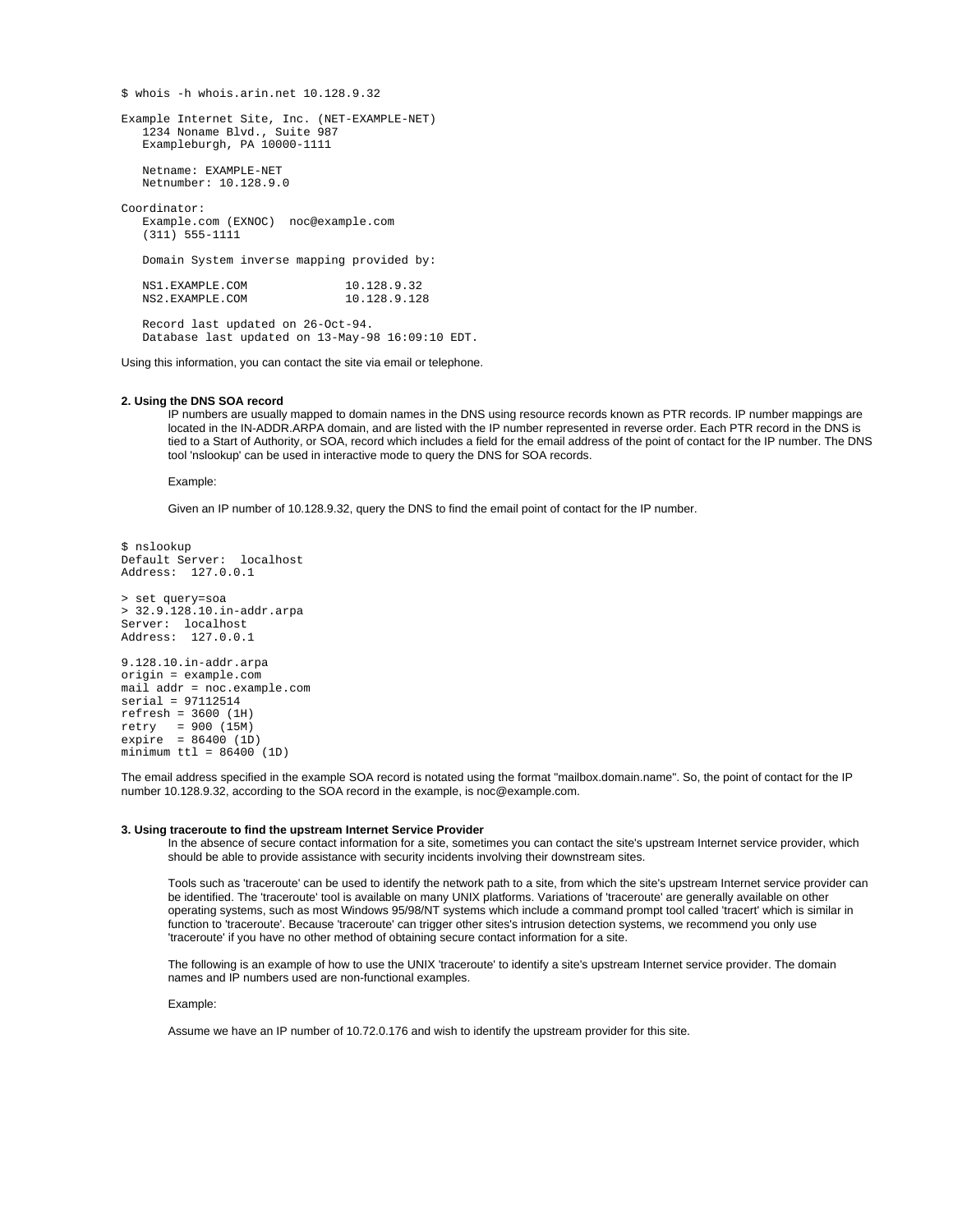```
$ traceroute 10.72.0.176
```

```
traceroute to host3.example-site.edu (10.72.0.176), 30 hops max
1 hop1.reporting-site.com (10.112.1.2) 2 ms 2 ms 1 ms
2 hop2.transit-network.net (10.288.114.254) 2 ms 2 ms 2 ms
3 hop3.transit-network.net (10.224.137.21) 3 ms 3 ms 5 ms
4 hop4.transit-network.net (10.224.46.74) 4 ms 2 ms 3 ms
5 hop5.transit-network.net (10.224.46.93) 18 ms 20 ms 21 ms
6 hop6.transit-network.net (10.224.46.5) 26 ms 21 ms 27 ms
7 hop7.example-upstream.net (10.224.32.30) 19 ms 16 ms 16 ms
8 hop8.example-upstream.net (10.4.1.122) 25 ms 24 ms 24 ms
9 hop9.example-upstream.net (10.4.1.202) 24 ms 25 ms 26 ms
10 hop10.example-site.edu (10.192.33.3) 24 ms 26 ms 26 ms
11 hop11.example-site.edu (10.72.0.11) 27 ms 25 ms 27 ms
12 host3.example-site.edu (10.72.0.176) 26 ms 27 ms 26 ms
```
The IP number 10.72.0.176 is associated with the EXAMPLE-SITE.EDU domain. The last host in the traceroute appearing before any host in the EXAMPLE-SITE.EDU domain is in the EXAMPLE-UPSTREAM.NET domain. Locating site contact information for EXAMPLE-UPSTREAM.NET would involve a query to the appropriate Whois database, as discussed in section [C.2.](#page-2-3) For example,

\$ whois -h whois.internic.net example-upstream.net

```
Whois Server Version 1.1
```
 Domain Name: EXAMPLE-UPSTREAM.NET Registrar: NETWORK SOLUTIONS, INC. Whois Server: whois.networksolutions.com Referral URL: www.networksolutions.com Name Server: NS1.EXAMPLE-UPSTREAM.NET (10.4.100.12 ) Name Server: NS2.EXAMPLE-UPSTREAM.NET (10.5.154.9 ) Updated Date: 13-oct-1998

\$ whois -h whois.networksolutions.com example-upstream.net

Example Internet, Inc. (EXAMPLE-UPSTREAM-DOM) 4422 Boogy Boogy Ave. Exampleburgh, PA 15555

Domain Name: EXAMPLE-UPSTREAM.NET

 Administrative Contact, Technical Contact, Zone Contact: Network Operations Center, Example Internet (EXI) noc@example-upstream.net (311) 555-1111 Record last updated on 13-Oct-98.

 Record created on 02-Dec-95. Database last updated on 13-Oct-98 03:50:14 EDT.

Domain servers in listed order:

NS1.EXAMPLE-UPSTREAM.NET 10.4.100.12<br>NS2 EXAMPLE-UPSTREAM.NET 10.5.154.9 NS2.EXAMPLE-UPSTREAM.NET

# <span id="page-7-0"></span>**Appendix A - Resources for finding point of contacts**

## <span id="page-7-3"></span><span id="page-7-2"></span><span id="page-7-1"></span>**1. Registry databases by domain name**

Please refer to the following URL for the HTML version:

[http://www.cert.org/tech\\_tips/whois\\_by\\_domain.html](https://vuls.cert.org/tech_tips/whois_by_domain.html)

**2. Registry databases by IP number allocation**

Please refer to the following URL:

[http://www.cert.org/tech\\_tips/whois\\_by\\_ipaddr.html](https://vuls.cert.org/tech_tips/whois_by_ipaddr.html)

# **Appendix B - Possible problems when converting between IP numbers and domain names**

When you work with domain names and IP numbers in the context of responding to a security incident, you must determine the authenticity and integrity of the available domain name or IP number information.

In TCP/IP network communications, hosts communicate using IP numbers. IP numbers may be recorded by activity logging mechanisms, by hosts, or by other network devices. In other cases, IP numbers are converted to domain names using the DNS before being recorded by activity logging mechanisms. The following examples highlight some situations which may result in untrustworthy IP number or domain name information.

IP spoofing - Some intruder attacks, particularly denial-of-service attacks, may consist of intruder-crafted packets which contain false source IP number information in an attempt to mask the true origin of the attack. In such cases, activity logging mechanisms may record false IP numbers, or perform DNS queries on the IP numbers that cause false domain names to be recorded.